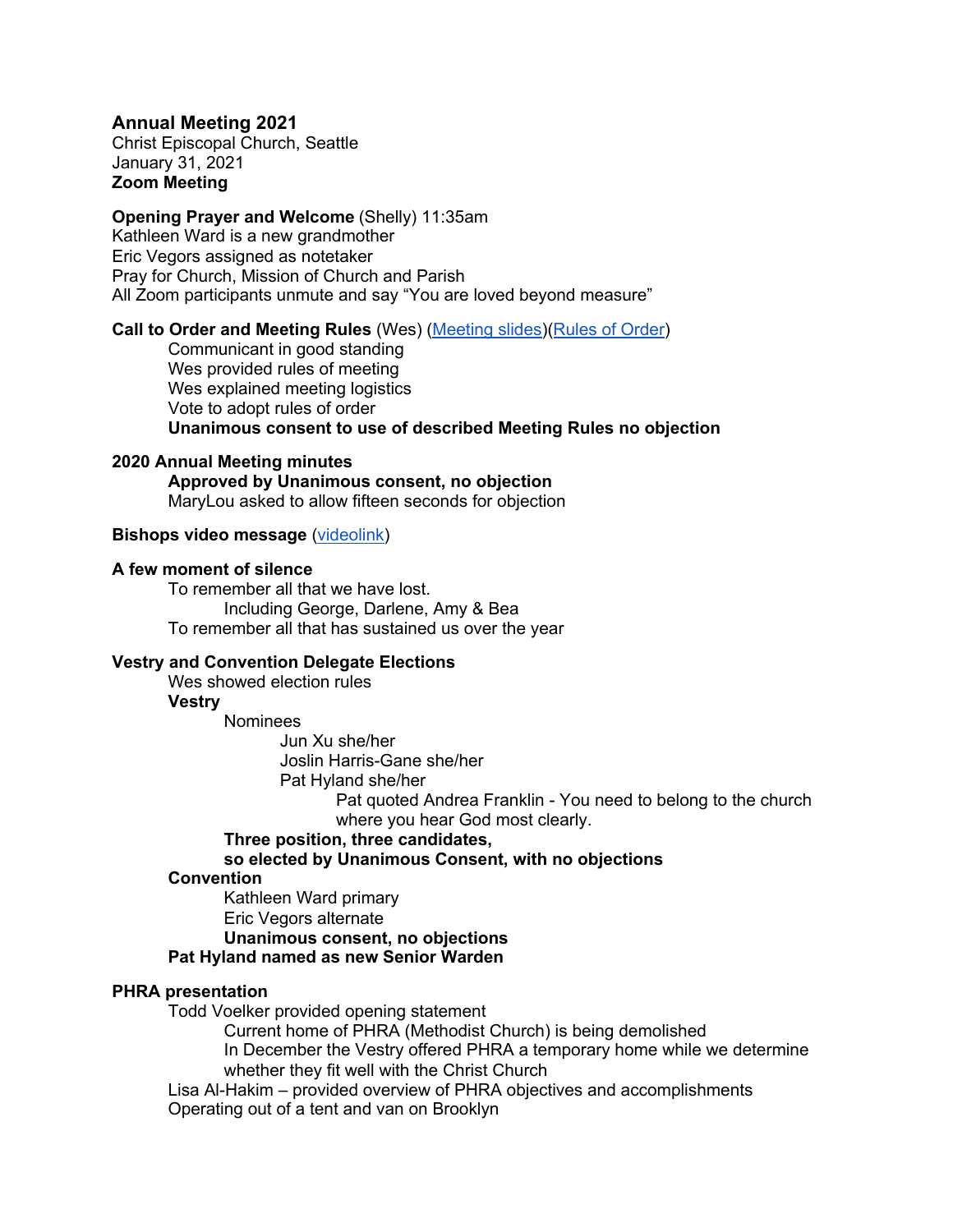Discuss more specifics at Vestry retreat in Feb What type of space is PHRA looking for: Access to bathroom, drop in space Fri, Sun afternoons (1-5pm) Tues Thur evenings (5-7 pm) Questions: Safeguarding question, keys, etc Response: Done – keys distributed, PHRA already in building Insurance – Response: We will need to add them to the insurance What do we do in church – what is the overlap Response: Working through details What do the Methodists think about the leasing agreement Reponse: This topic will be discussed more extensively in the vestry retreat in February Are there other agencies providing a similar service Reponse: PHRA works with all needle exchange programs in Seattle Has there been push back by neighbors or others Response: Very little pushback from neighborhood business, more curiosity about what is happening. What would PHRA like to expand to, it they could Response: Lofty dreams – fully functional drug user health center, but you work with what you have. Would PHRA be able to help with remodeling to support activities Response: Possibly, and may look into extra grants

## **Budget Discussions**

2020 went very well PPP loan, pledges stayed solid Annual Report (report) Finance Report (report) Melissa presentation of budget flows (presentation) 497K operating budget **Questions and answers will be presented in the Good News Brief.**

## **Regathering committee**

Built regathering plan – went to diocese will be published Updates to ventilation are in progress Building plan for people entering church for necessary activities Plans for Backyard activities Will try to start with 25% cap in individuals in church Will need volunteers – get in touch with MaryLou

## **Gene and Ellen leaving vestry**

thank you so very much

## **Key upcoming**

PHRA opportunity to make more extensive use of the building for God

## **Bishops resolution**